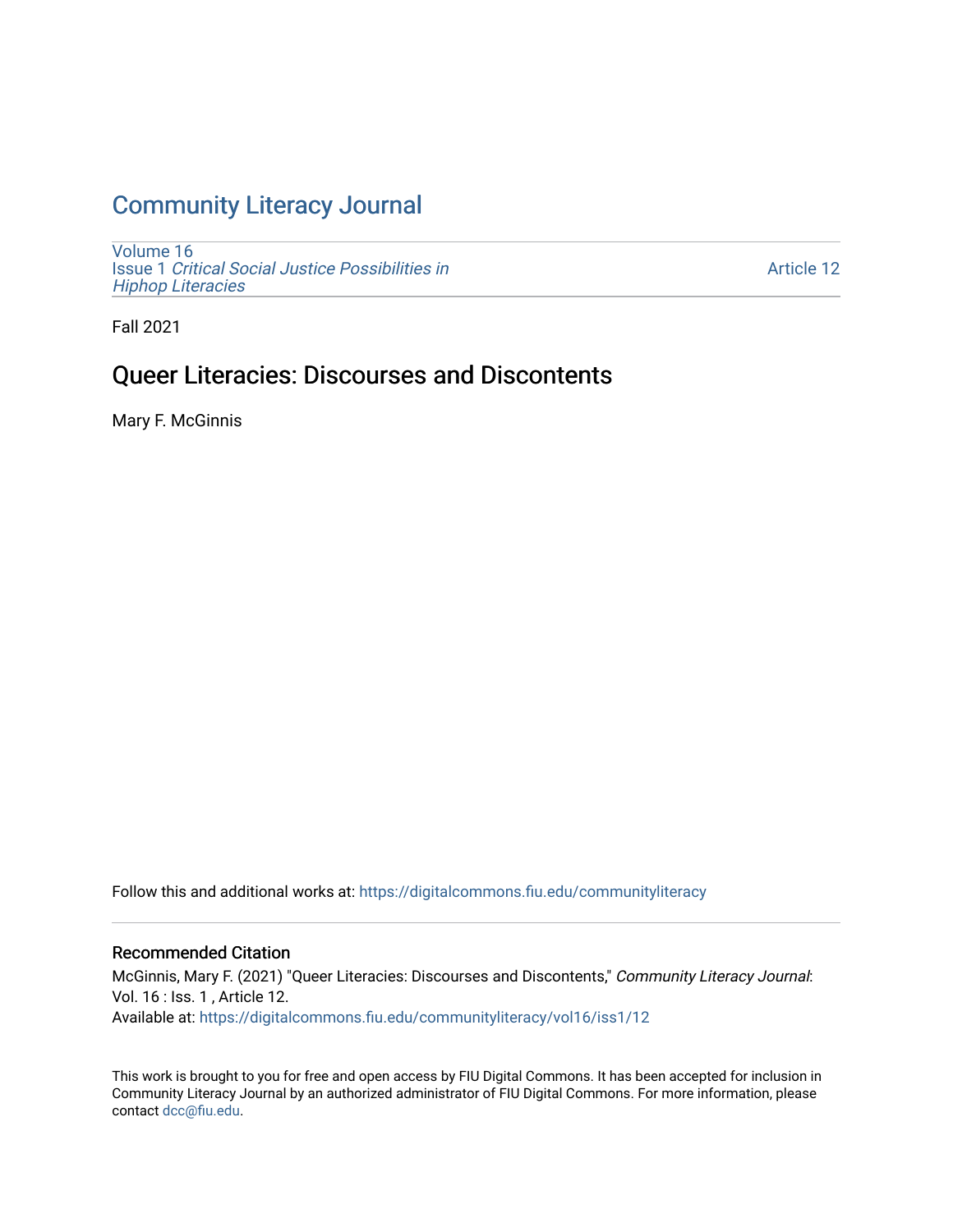# **Queer Literacies: Discourses and Discontents**

## *Mark McBeth*

**Lexington Books, 2019, pp. 271**

## *Reviewed by Mary F. McGinnis*

**College of Coastal Georgia**

**Mark McBeth's Queer Literacies:** *Discourses and Discontents* uses his own Queer literacy narrative ("auto-archival self-investigation") and *Discourses and Discontents* uses his own Queer literacy narra-Queer ethnographic artifacts created by others ("books, archives, memoirs, and other memory banks") to frame an explication of how the rhetoric surrounding queerness has changed since the homophile movement of the early twentieth century  $(6)$ . These techniques encourage readers to identify with him and the Queer activists he discusses. This book would be an excellent resource for



scholars and advanced graduate students interested in rhetoric, (auto)ethnographic research, literacy, pedagogy, Queer history, and Queer theory. The overarching goal of the text is to emphasize the purpose Queer literates, that is Queer rhetors who "practiced discursive performativity that made words do things that would transform the world in which they lived," served in combatting the homophobic and heterosexist practices and messages put forth by various types of publications and institutions (3). Barbara Gittings is heavily featured as a key Queer literate activist and agent of change. Each chapter of the text focuses on a different cultural institution and examines the part that institution played in shaping the discourse on Queer lives historically and today. The book has *kairos* in that the Queer literate's job is never done learning from the past and seeing the strategies Queer literates used to move public opinion about Queer people will be useful to today's Queer literates.

In Chapter 1, "Queer Literacies on the Brain," McBeth situates his theorizing by starting at the beginning—the beginning of his own Queer literacy journey and at the beginning of the Queer movement. He discloses that as a young Queer person in a heterosexist world, he had to conceptualize and reconceptualize his world and worldview to create a place where he fit in; he pairs these experiences with the reality of the archived experiences of other LGBTQ people. Building upon this structure, the author takes these first-hand experiences a step further to clarify "how literacy sponsorships played a role in the dynamic power play between heteronormative/homophobic public discourses and Queer subject formation in common place public venues such as family dinner tables, doctor's offices, bible schools, and elementary classrooms, or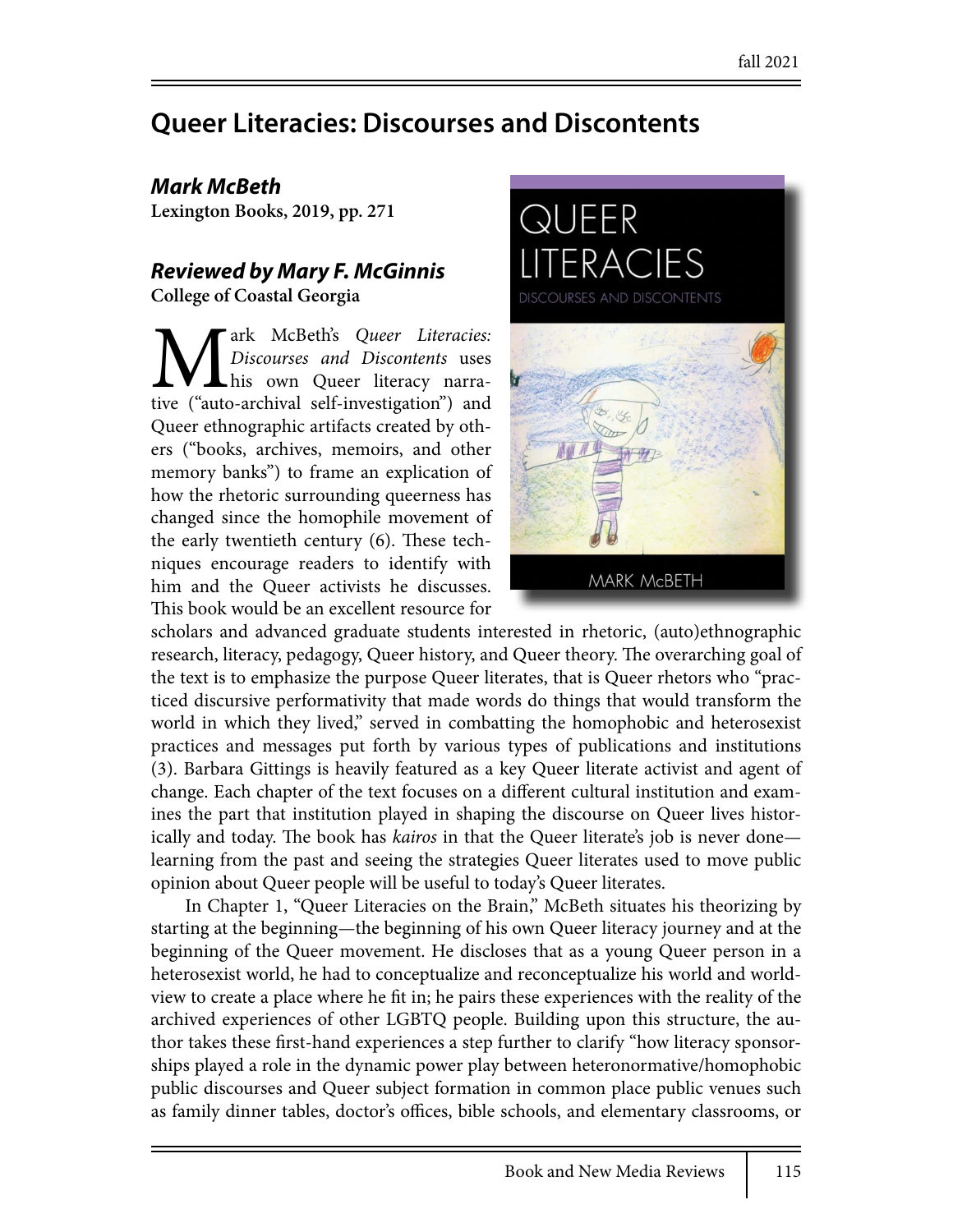other public forums" (9). Using Deborah Brandt's definition of literacy sponsors, that is "figures who turned up most typically in people's memories of literacy learning" (e.g. relatives, teachers, clergy, writers, etc.) in conjunction with Michael Warner's theories of publics and counter-publics, McBeth illuminates the ways that "literacy sponsorships and their underlying platforms shaped homosexuality as a discursively 'objective' subject; and then subsequent Queer counter-literacy measures reclaimed a discursive foothold to reinvent their subjective public image(s)" (9, 14, 28). McBeth successfully creates a framework to examine "literacy normalcy," how Queer rhetors are shaped by literacy sponsorships, and, in turn, how these Queer rhetors reshape the publics around them.

Chapter 2, "Archival Tracks and Traces: Evidence of Queer Literacies," highlights the importance of literacy to Queer lives and accentuates the ways that literacy has allowed Queer literates to resist and work against heteronormative discourses and hegemonies. McBeth begins the chapter by sharing a portion of Barbara Gittings' literacy recollections:

I flunked out of college as the end of my freshman year because I had stopped going to classes in order to run around to libraries and spend my time reading about myself in categories such as "Sexual Perversions"—and wondering and worrying. When I returned home in disgrace, I couldn't explain to my parents what was wrong, and I still knew no one I could approach to talk to—so back to the stacks I went. (35)

This narrative will resonate with many pre-internet Queer people—McBeth uses it to reinforce the important place literacy played in the self-definition of Queer literates and to show the double-edged sword that literacy presented. Queer people used all available means to discover themselves, but much of the literature available was created by heteronormative/homophobic literacy sponsorships, sharing inaccurate and damaging information, often with young and vulnerable people. McBeth builds on Gittings' narrative, sharing brief vignettes that showcase his own journey of self-discovery as a Queer person as well as stories from Queer activists, like Judith Grahn, Harry Hay, and Fenton Johnson. These narratives further solidify the important functions that literacy, reading, and text play in the lives and self-discovery of Queer people. McBeth points out that Queer literacy gave people the chance to resist heteronormative cultural narratives and to "expose the misinformation and false claims" that "the established and accepted literacy authorities" made about Queer people (54). Experiences like the ones described in this chapter fueled Queer literates to fact-check texts, disseminate unbiased research, and rewrite literature on homosexuality to accurately reflect Queer lives as normal and healthy.

Shifting focus in Chapter 3, "Adult Supervision: Insights to Queer Silence, or Family Got Your Tongue?," the author reviews the history and evolution of Parents and Friends of Lesbians and Gays (PFLAG), detailing the role the organization played in literacy efforts to shift the rhetoric surrounding Queer people. Citing Catherine Tuerk, McBeth highlights that PFLAG literature was some of the first material she was exposed to that didn't "make [her] think that being gay was *disgusting, sick, or*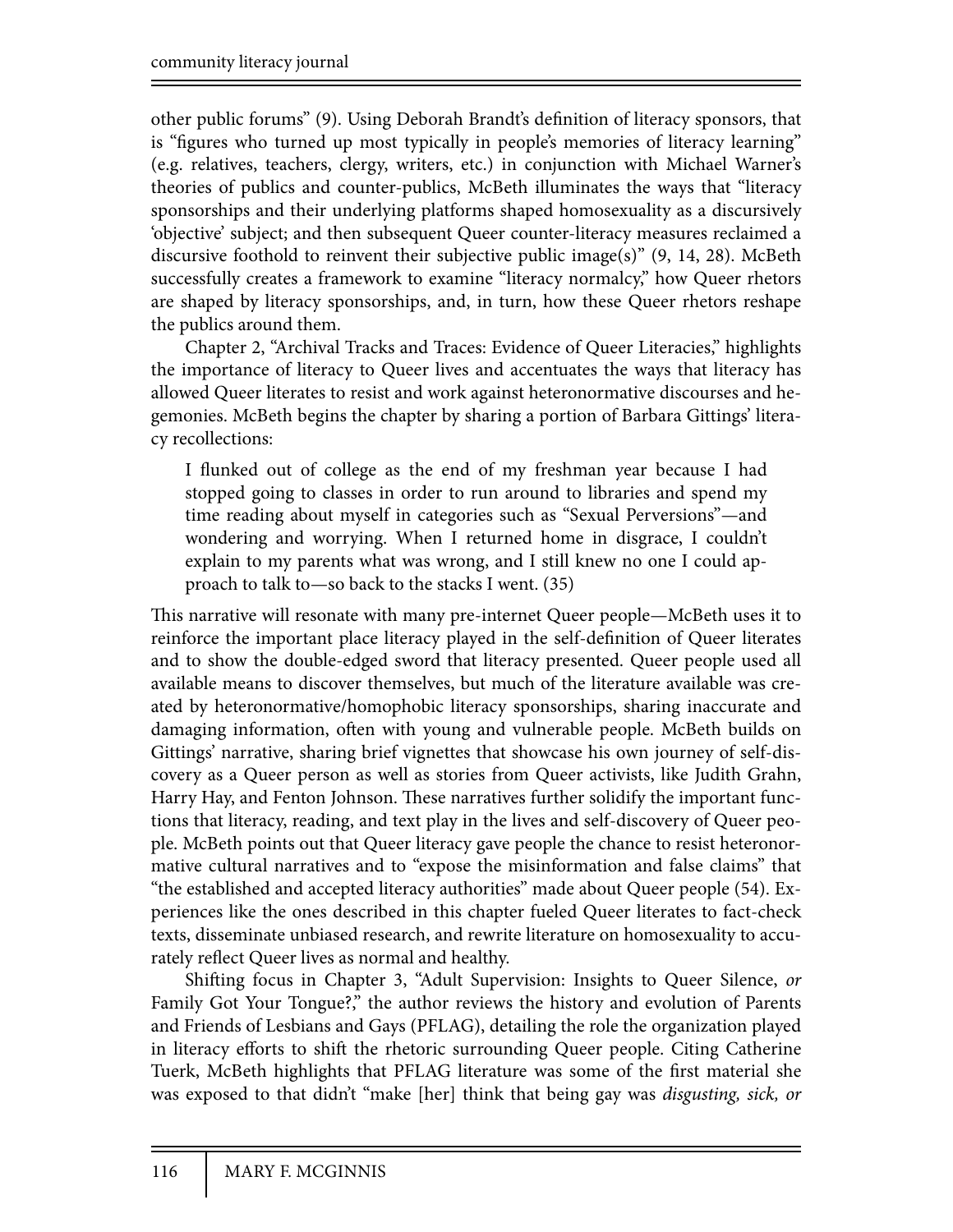*sinful*" (80). Further, McBeth presents Tuerk's experiences to "underscore the reparative literacy labors that happened among PFLAG members and that constantly rerouted them to new research and effective ways to recirculate this knowledge" (81). The work done by PFLAG since its inception in 1973 is evidence that "literacy-laden and love-based activism can shift cultural discourses" (86). McBeth explains how PFLAG confronts anti-LGBTQ ideologies and thwarts heteronormative discourse.

Chapter 4, "Teacher Teacher: Queer Literacies in K-16" discusses the gendered socialization taught in school and how teachers were charged with "reproducing normative behavior and rehabilitating those that undermined socially accepted norms" (99). He begins the chapter by recounting a story of his elementary school teacher gender policing his eleven-year old self. She disapproves of him playing with the girls at recess:

. . . she called out, "Mark McBeth, will you come to the front of the room please?" Not knowing her intentions and with the confidence of a designated [high-performing smart] child, I approached the front of the classroom... She prompted me "I'd like you to tell the class why you prefer to play with girls, and then explain to them, why you're not proud of your masculinity?" While I stared at her and my classmates stared at me, their silence anticipating my yet-unspoken words, our silence in deference to the now ominously quiet teacher, her silence pursed and impatient for an answer. . . Beyond the burning blush that I felt in front of my peers. . . I must honestly say that I don't remember how else I felt. . . I knew that crying in front of my classmates would have only justified her accusation, guilty as charged, a sentence of sissy guilt. (93)

He uses this and another experience as a launch pad to dive into the pedagogical education teacher trainees received in the 1930s through examining teacher training textbooks. He reveals that teachers, steeped in eugenics and biological essentialism, were to "act as educational vigilantes, staying alert to defects and abnormalities that they should then attempt to rectify" in an effort to "improve the race" (104). Drawing his examination forward to the 1970s, McBeth shares the "Bill of Rights for Gay Teachers and Students" from the New York Gay Teachers Association and the Columbia Student Homophile League's "Statement of Purpose" to illustrate the action that Queer literates took to enact "official institutional protocols" to change education and confront institutional homophobia within the education system  $(112-121)$ . This chapter showcases direct actions that Queer literates used to reform treatment of LGBTQ people in the educational sphere.

In Chapter 5, "Gay books? Libraries? That Rang Bells for me!': Reforming the Literacy Platforms," the author returns to Barbara Gittings' activism with the Gay Task Force of the American Library Association. The chapter reiterates her efforts to "shift heteronormative platforms of library policy and practice" and replace them with "literate sponsorships in which Queer literates could find accurate facts and empowering words" (132, 133). Recounting Gittings' work alongside other librarians, McBeth explains the steps they took to include LGBTQ acquisitions in the library,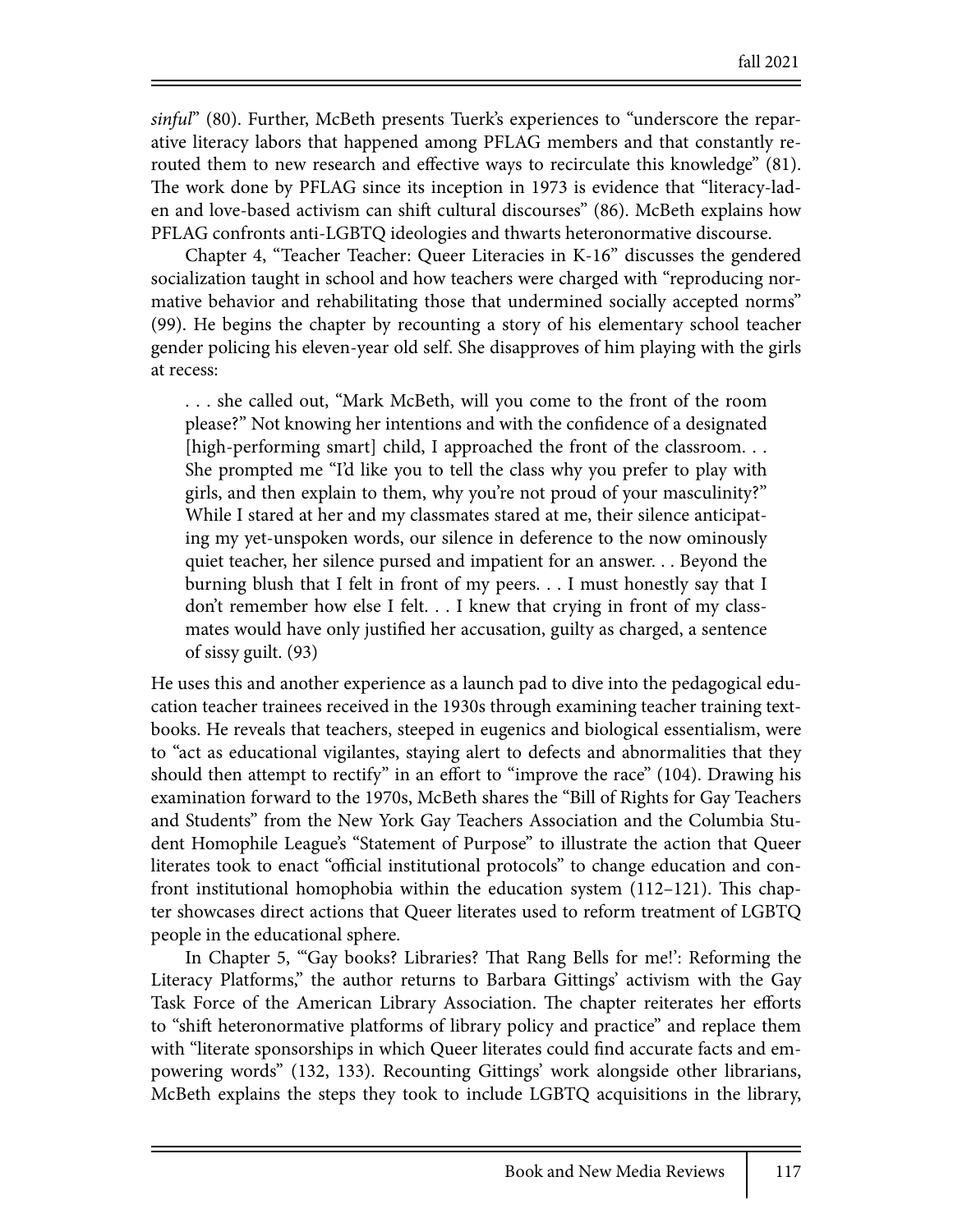resist "the heteronormative cycle of deaccessioning Gay materials," and surveying encyclopedia entries to ensure they provided "unbiased and objective information on homosexuality and *healthy* Lesbian or Gay sensibilities" (145, 161, 166). The contributions and importance of Gittings' activism is reiterated in this chapter and links back to the discussion of the importance of libraries and literacy in Queer self-discovery from Chapter 1.

Focusing on scientific texts and their depictions of homosexuality, Chapter 6, "Psycho-Babble: Literacies as Dangers and Salvations," McBeth opens the chapter by recounting his exploration of the term "homosexuality" in the *Modern Home Medical Advisor*, a medical encyclopedia published from 1935 to 1969 (174). Early editions of the text had "homosexuality" listed; however, later editor, Morris Fishbein, buried any mention of homosexuality under "the Crush," relegating it to young girls' deep friendships and urging that the crush "should not be allowed to develop to an intimacy which approaches a homosexual level" (176). McBeth critiques Fishbein, stating "Any scholarly rhetoric has been omitted [from *Modern Home Medical Advisor*] and replaced with subjective opinion, impersonating social edict" (176). In this chapter, McBeth presents evidence from "a group of psychiatric 'authorities' on homosexuality," finding that "the medical rhetoric for Queers between 1930 and 1980 shifted from various levels of denial of existence, to a mishap of heredity, to a case for criminal lunacy, to a target for psychotherapy, to an experiment in conversion therapy" and more that continues to today (177). Once he presents this evidence, he explains how Queer literates worked to change this medical discourse. For example, Frank Kameny's critiques of the psychiatric community and work with Barbara Gittings, lobbying the APA to remove "homosexuality" from the Diagnostic and Statistical Manual of Mental Disorders (DSM) and Jay Prosser's later efforts to remove "transsexualism" from the DSM (190–193, 197). Queer literates are still working to change the rhetoric of the medical community toward LGBTQ people.

Moving forward to the 1980s, Chapter 7, "Viral Impetus: The Rhetorical-Literate Activism of ACT UP," is notably much shorter than the other chapters in the text. The author remarks that this is to "point to the abbreviated lives that People with AIDS" had during that time period, adding that "an incredible brain trust of Queer literates was lost in the twentieth century. . . and we should not forget how the literacy lives of Queer literates lost helped in the efforts to act up, fight back, fight AIDS" (126–127). This chapter sets the scene for governmental dismissal of the AIDS crisis and focuses on the rhetorical action taken by ACT UP, both publicly and "behind-the-desk," to raise awareness of the crisis and to "uncover the unwieldy practices and discriminating policies of power-wielding organizations overseen by governmental agencies, pharmaceutical corporations, insurance companies, and medical conglomerates" (214). This chapter illustrates the literal life-or-death struggle Queer literates faced in the fight against AIDS and the way AIDS was presented in the public sphere.

In Chapter 8, "In Conclusion, Queer Literacy's Inconclusiveness," McBeth ends the text with the assertion that "Queer literacy has not concluded" because "as sponsors of homophobia/heteronormativity continue to rework their discursive powers, into more elaborate, nuanced, yet no less vicious rhetorical arguments, so do Queer